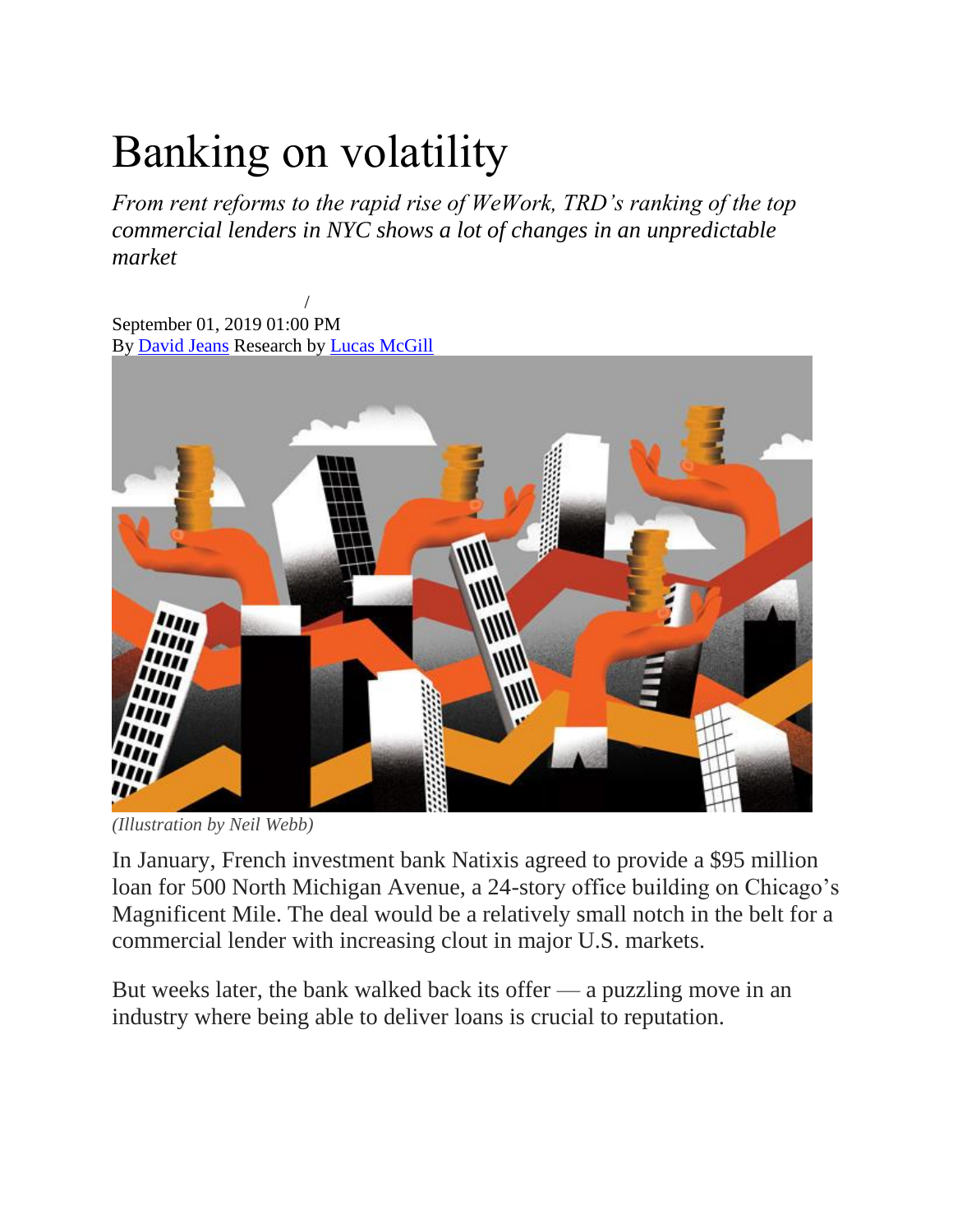

#### –– ADVERTISEMENT ––

Then in June, Natixis pulled out of a deal at the Coca-Cola Building at 711 Fifth Avenue in Manhattan, where it had signed a term sheet to fund 90 percent of a \$900 million acquisition by Nightingale Properties. The following month, the bank withdrew from a commitment with Apollo Global Management to provide a [\\$900 million loan](https://therealdeal.com/2019/07/10/crown-building-owners-in-talks-with-natixis-apollo-for-900m-refi/) to refinance the commercial portion of the iconic Crown Building, also on Fifth Avenue.

"It's rare that you see that [happen] when there's a lot of liquidity and not a credit crisis," said Aaron Appel, a debt broker who represented the landlord at the Crown Building.

The saga is just one symptom of the current lending climate in New York. Ever-growing competition and recent [interest rate cuts](https://therealdeal.com/national/2019/07/31/heres-what-a-fed-reserve-rate-cut-would-mean-to-the-us-housing-market/) have pushed loan prices down, and while most large banks have remained prudent, leverage has started to creep up.

This backdrop has emerged as other signs of disruption have rattled lenders. New York's new rent laws have impacted community banks that rely heavily on financing rent-stabilized buildings, and residential condominium sales are crawling, forcing some developers and landlords to default on massive loans.

The rise of flexible office space has also bent the rules on lending. Some big banks have started to issue loans on buildings that contain a high concentration of co-working tenants — arrangements typically reserved for tenants with higher credit ratings, such as law firms. In some deals, lenders like Citigroup are financing buildings that are largely occupied by WeWork, which is gearing up for a controversial IPO this fall. Such loans were virtually unheard of just a few years ago.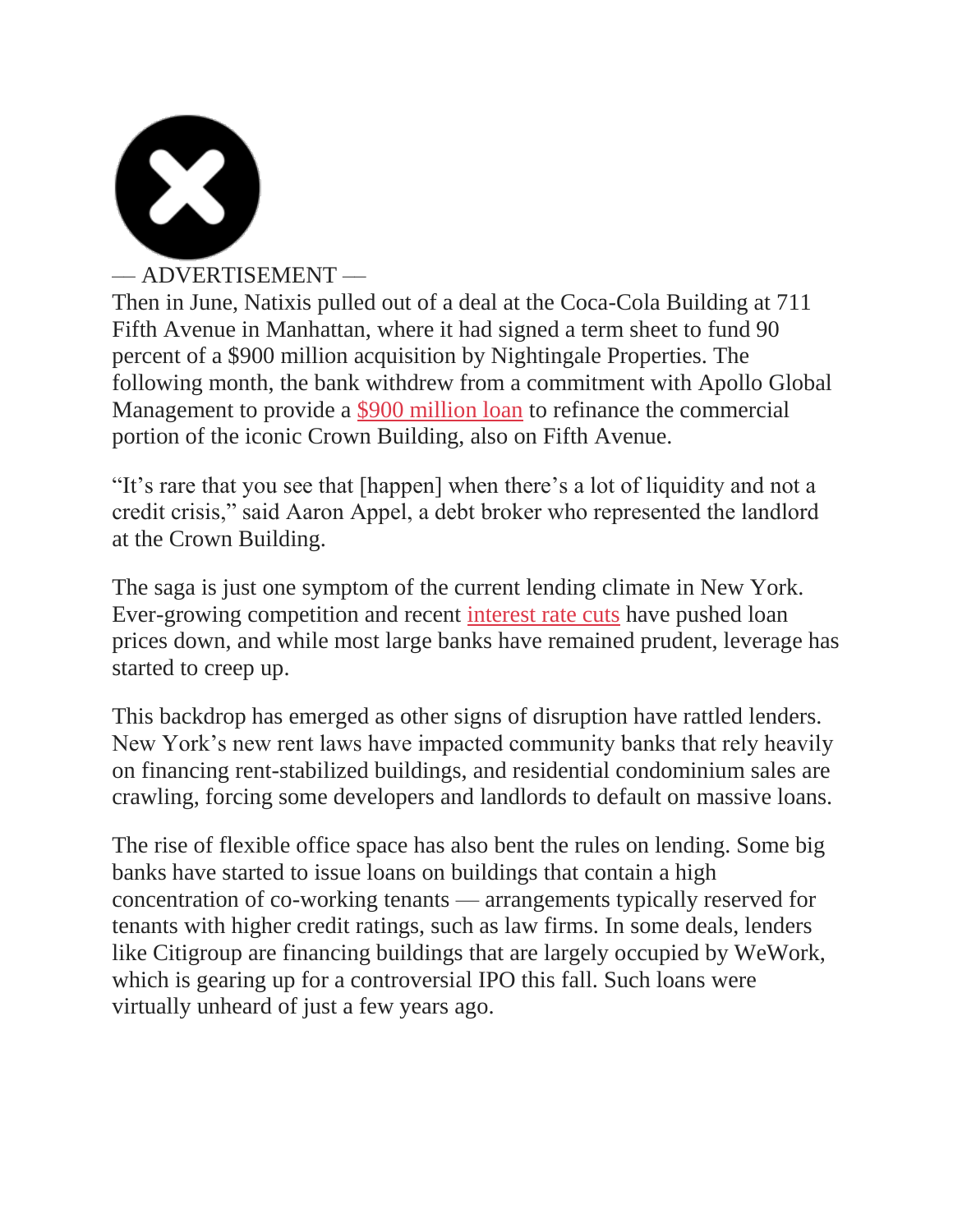# "Folks are getting out of<br>their traditional<br>swim lane."

MARK MYERS, WELLS FARGO<br>These factors are front and center for commercial lenders and borrowers in New York as the economy powers into its 10th straight year of growth, one of the longest bull markets on record. With signs that development is slowing, institutional lenders are still scrambling for deals, *The Real Deal*'s ranking of the city's top commercial real estate lenders shows.

"What we have noted is that folks are getting out of their traditional swim lane," said Mark Myers, head of commercial real estate at Wells Fargo, which topped this year's nonconstruction ranking. For example, "life" insurance companies, who have historically been a fixed-rate lender, have now raised money to compete in the short-term value-add space," he noted.

Natixis — which took 11th place in last year's tally of the city's top nonconstruction lenders but did not make this year's ranking — is just one of several firms to be impacted by the current lending climate.

Several construction lenders also slid down the ranking, including Madison Realty Capital (from fourth to 12th), HSBC Bank (from sixth to 13th) and Children's Investment Fund (from fifth to not making this year's tally).

"In certain deals there is a race to the bottom," Appel, who recently left JLL to start his own finance brokerage, said of New York's commercial debt market.

#### **Major players trade spots**

In *TRD'*s latest ranking, which tracked loans issued throughout the five boroughs between July 2018 and June 2019, traditional lenders dominated both construction and nonconstruction debt deals.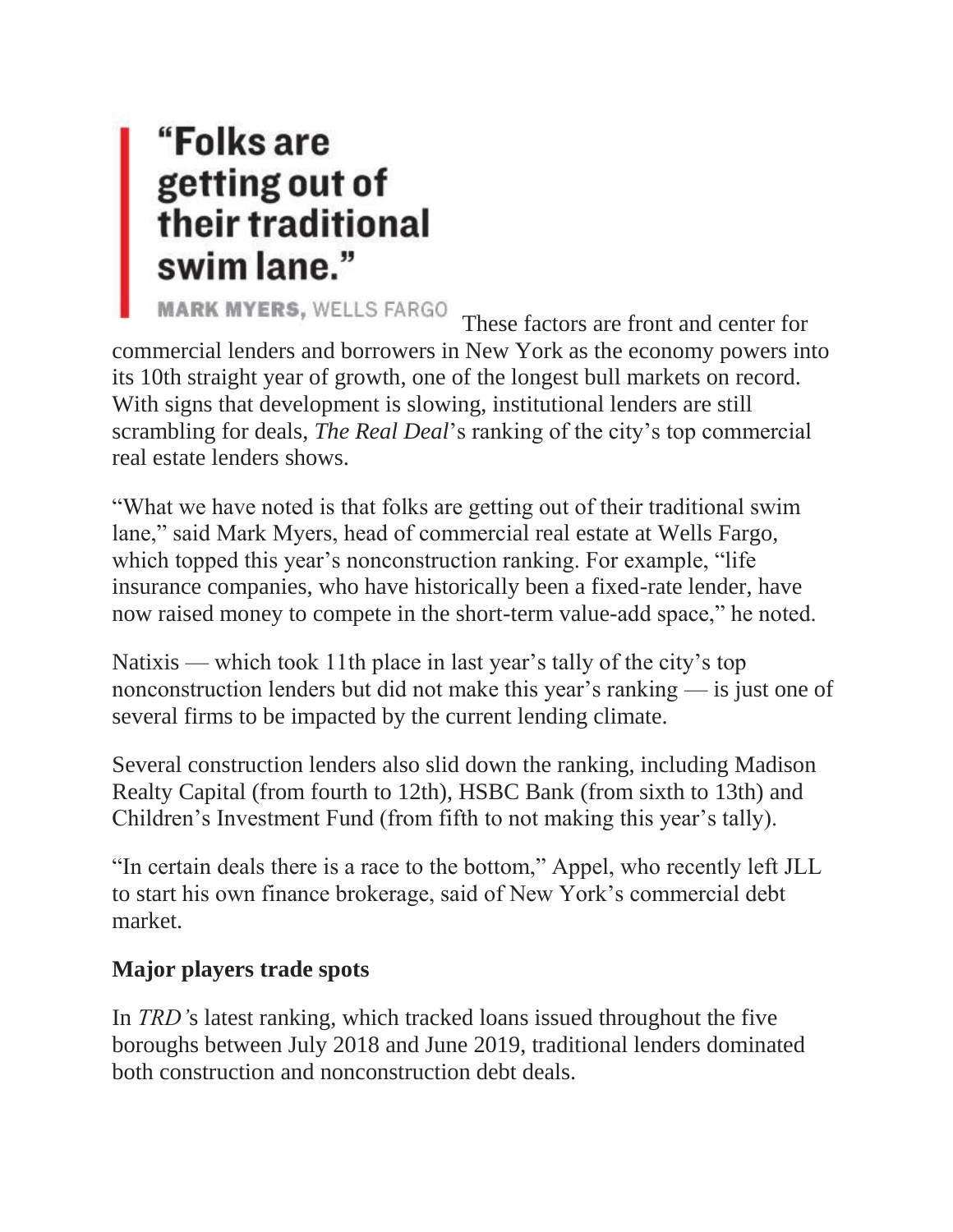Nonbank lenders — including life insurance and private equity firms, debt funds and CMBS shops — did not rank highly, in part because many of them specialize in mezzanine deals, which were not tracked by *TRD*.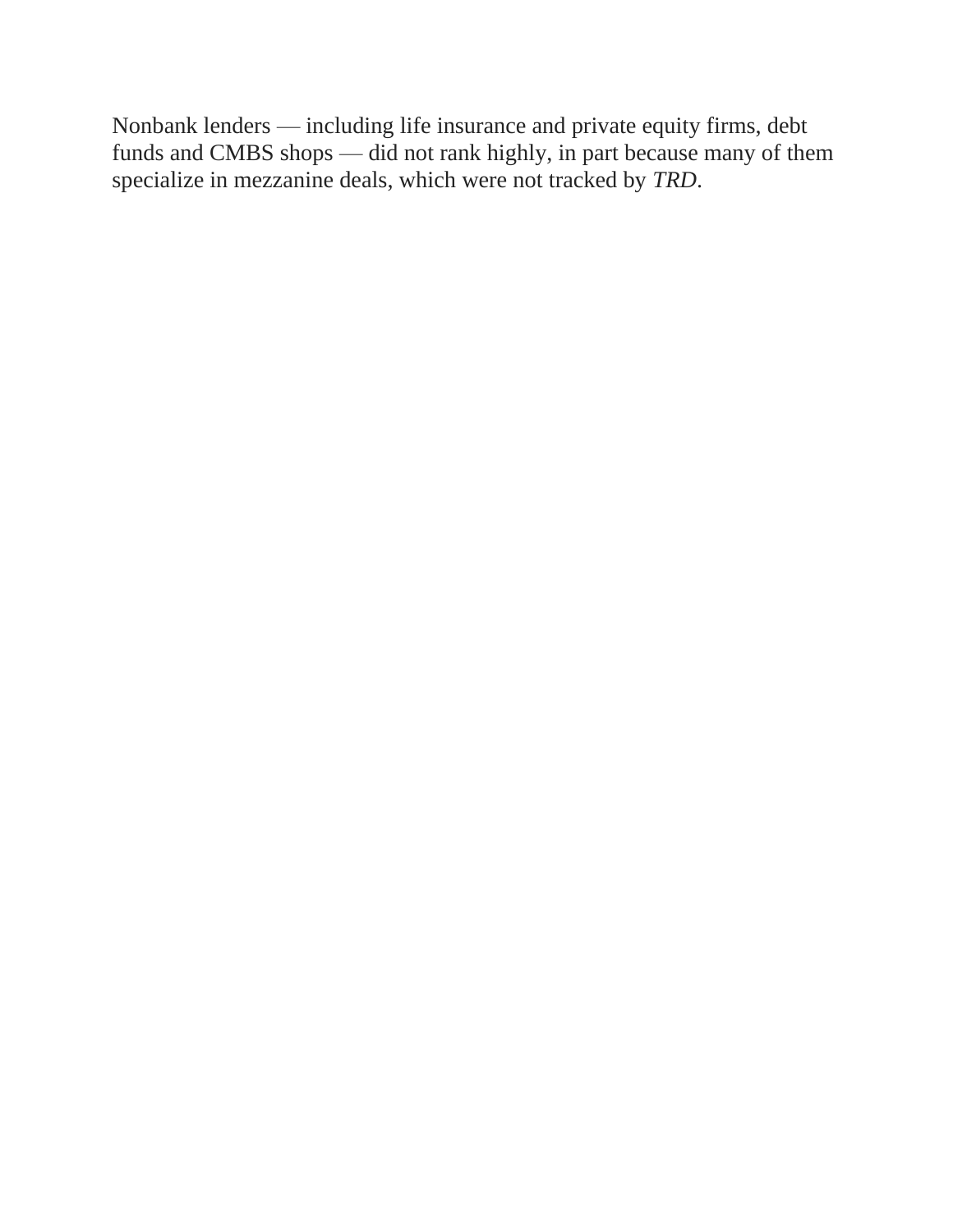### **NYC'S TOP 15 CONSTRUCTION LENDERS**

| <b>RANK</b>    | <b>FIRM</b>                   | <b>TOTAL DOLLAR</b><br><b>VOLUME</b> | <b>TOTAL NUMBER</b><br>OF LOANS |
|----------------|-------------------------------|--------------------------------------|---------------------------------|
| 1              | <b>Goldman Sachs</b>          | \$1.52B                              | 3                               |
| $\overline{2}$ | <b>JPMorgan Chase</b>         | \$1.5B                               | 6                               |
| 3              | <b>Bank OZK</b>               | \$1.37B                              | 11                              |
| 4              | <b>Otera Capital</b>          | \$1.07B                              | 6                               |
| 5              | <b>M&amp;T Bank</b>           | \$996.7M                             | 6                               |
| 6              | <b>Deutsche Bank</b>          | \$894.7M                             | $\overline{4}$                  |
| 7              | <b>AIG</b>                    | \$700.8M                             | $\overline{2}$                  |
| 8              | <b>S3 Capital Partners</b>    | \$632.6M                             | 62                              |
| 9              | <b>Sumitomo Mitsui</b>        | \$628.5M                             | 2                               |
| 10             | <b>United Overseas Bank</b>   | \$600.7M                             | 3                               |
| 11             | <b>Wells Fargo</b>            | \$600M                               | $\overline{2}$                  |
| 12             | <b>Bank of China</b>          | \$543M                               | $\overline{4}$                  |
| 13             | <b>Madison Realty Capital</b> | \$519M                               | 11                              |
| 14             | <b>HSBC</b>                   | \$497.5M                             | $\overline{2}$                  |
| 15             | <b>Bank of America</b>        | \$457.8M                             | 3                               |
| 16             | <b>Blackstone Group</b>       | \$354.2M                             | $\overline{2}$                  |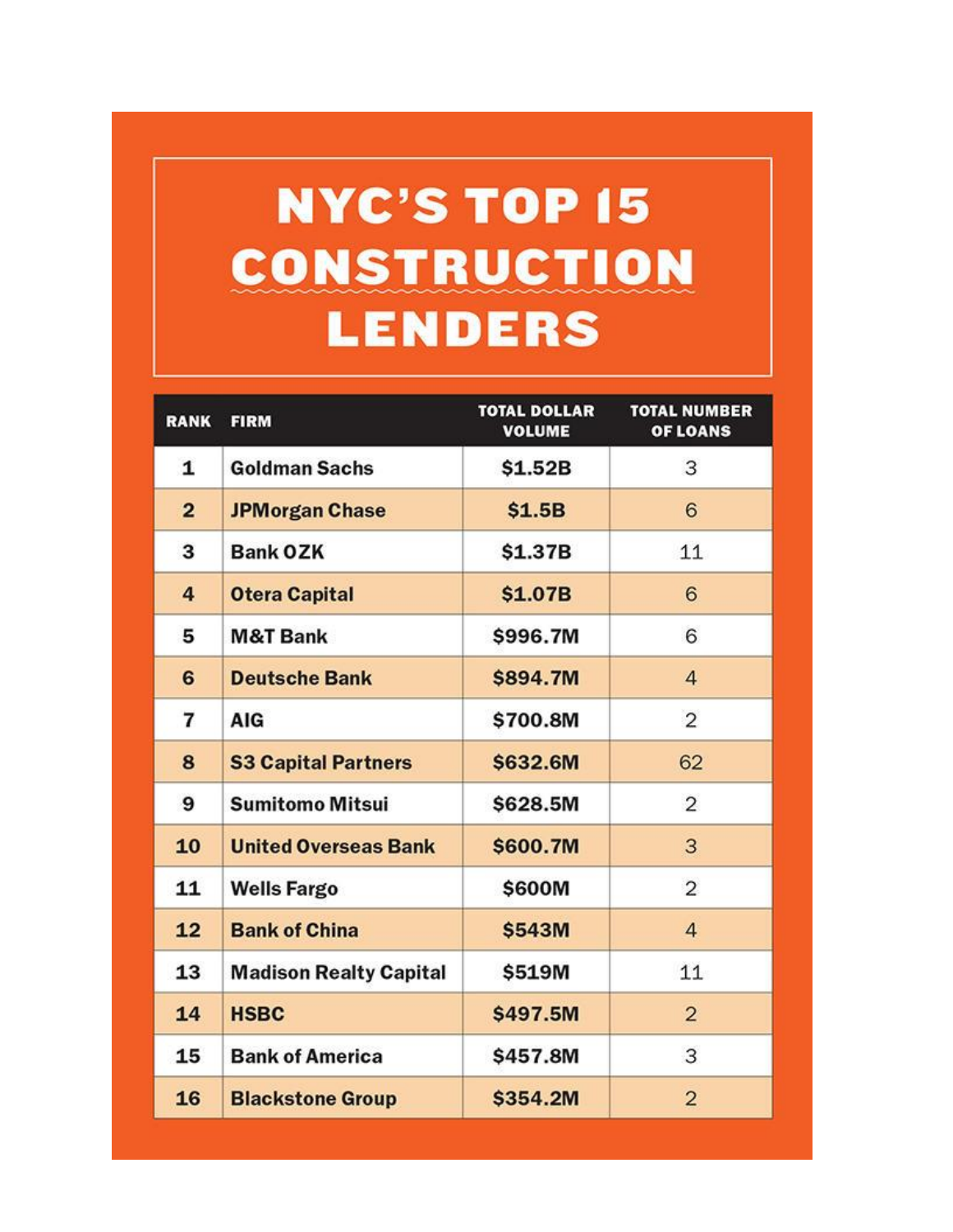But the ranking revealed that construction lending fell far short of nonconstruction lending, a factor exacerbated by the market nearing the end of a prosperous cycle. The top 15 nonconstruction lenders collectively issued \$47.37 billion in loans, compared to just \$12.24 billion issued by the top 15 construction lenders.

"On the construction side, there's certainly fewer projects because the condo market in New York is challenged right now," said Dustin Stolly, co-head of Newmark Knight Frank's debt and structured finance division. "There's not the same pipeline that there was two or three years ago in the cycle."

Among the top construction lenders in the city, Goldman Sachs led the pack with \$1.52 billion divided among three large deals, including a \$1.13 billion [loan](https://therealdeal.com/2018/12/13/tsx-broadway-developers-land-more-than-780m-in-new-equity/) to the developers of TSX Broadway, a 46-story tower rising above Times Square. The investment banking giant was closely followed by JPMorgan Chase with \$1.5 billion across six deals, Bank OZK with \$1.37 billion across 11 deals and Canada's Otera Capital with \$1.07 billion across six deals. M&T Bank rounds out the top five construction lenders with \$996.7 million divided among six deals.

For nonconstruction lending, Wells Fargo took the top spot on that list with \$6.9 billion divided among 482 deals. The San Francisco-based bank was followed by JPMorgan Chase with \$6.79 billion across 1,032 transactions, Deutsche Bank with \$6.19 billion across 61 deals and New York Community Bank with \$4.91 billion spread across 681 deals. Signature Bank completes the top five with \$3.28 billion, though it did not provide the number of deals.

Nonconstruction lending over the past year has largely been driven by landlords looking to refinance projects with long term, cheaper fixed-rate debt, said Anthony Wong, Bank of China's New York head of commercial real estate, who oversaw the issuance of \$1.68 billion of nonconstruction debt in the ranking period.

In a statement, he said that nonbank lenders have crowded the field with competitive loans signed at higher leverage points, which are unavailable to traditional lenders.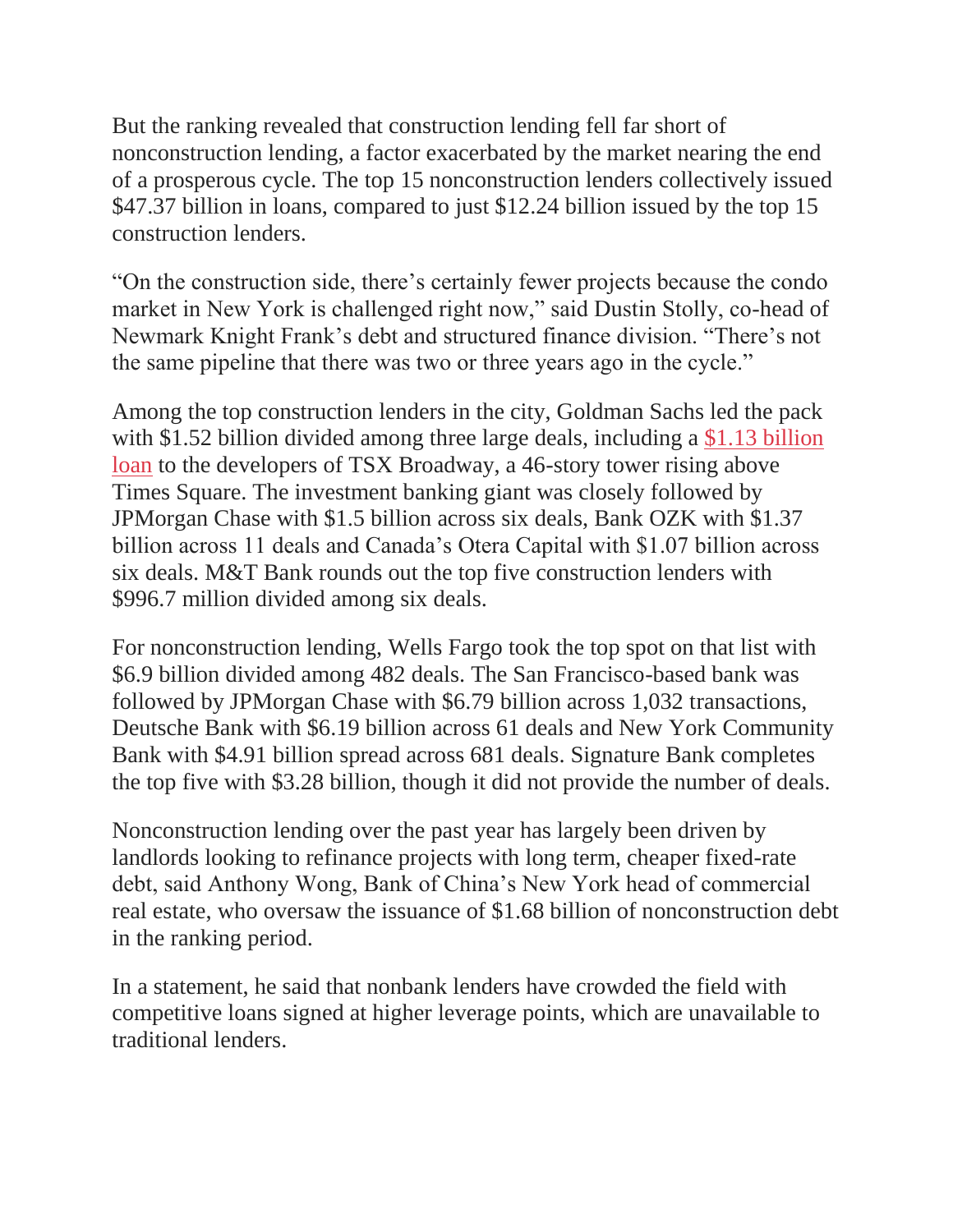

#### **Rent laws rattle industry**

A number of factors have walloped the commercial lending sector, but none more recently than the state's new rent laws. This summer, decades of landlord-friendly laws were rolled back in favor of tenant protections, which are expected to drag down the value of some stabilized buildings in the boroughs.

The city's biggest multifamily lenders, including NYCB, Signature and Dime Community Bank, have felt the immediate brunt of those changes. In the months after the debate around rent laws gained traction, those three banks [collectively lost \\$2.5 billion](https://therealdeal.com/2019/06/13/community-banks-already-feeling-the-squeeze-of-rent-reforms/) in market capitalization.

In June, NYCB's president and CEO, Joseph Ficalora, acknowledged that lenders who took a bet on the stabilized rents increasing will suffer a loss.

"Those that we compete with, who lend \$20 million more than they should … relying on perceived future value, they will in fact default," he said at Morgan Stanley's U.S. Financials Conference in New York.

NYCB saw a 23 percent drop in its share price from its March peak following the flood of news about the rent law before Gov. Andrew Cuomo officially signed it. While its share price has bounced back, the bank has made cuts, and last month sold a branch building in Coral Gables, Florida, for \$12 million.

Despite the turmoil, the Long Island-based bank conducted the secondhighest number of transactions next to JPMorgan. NYCB closed a total of 1,036 deals across construction and nonconstruction loans in the time frame.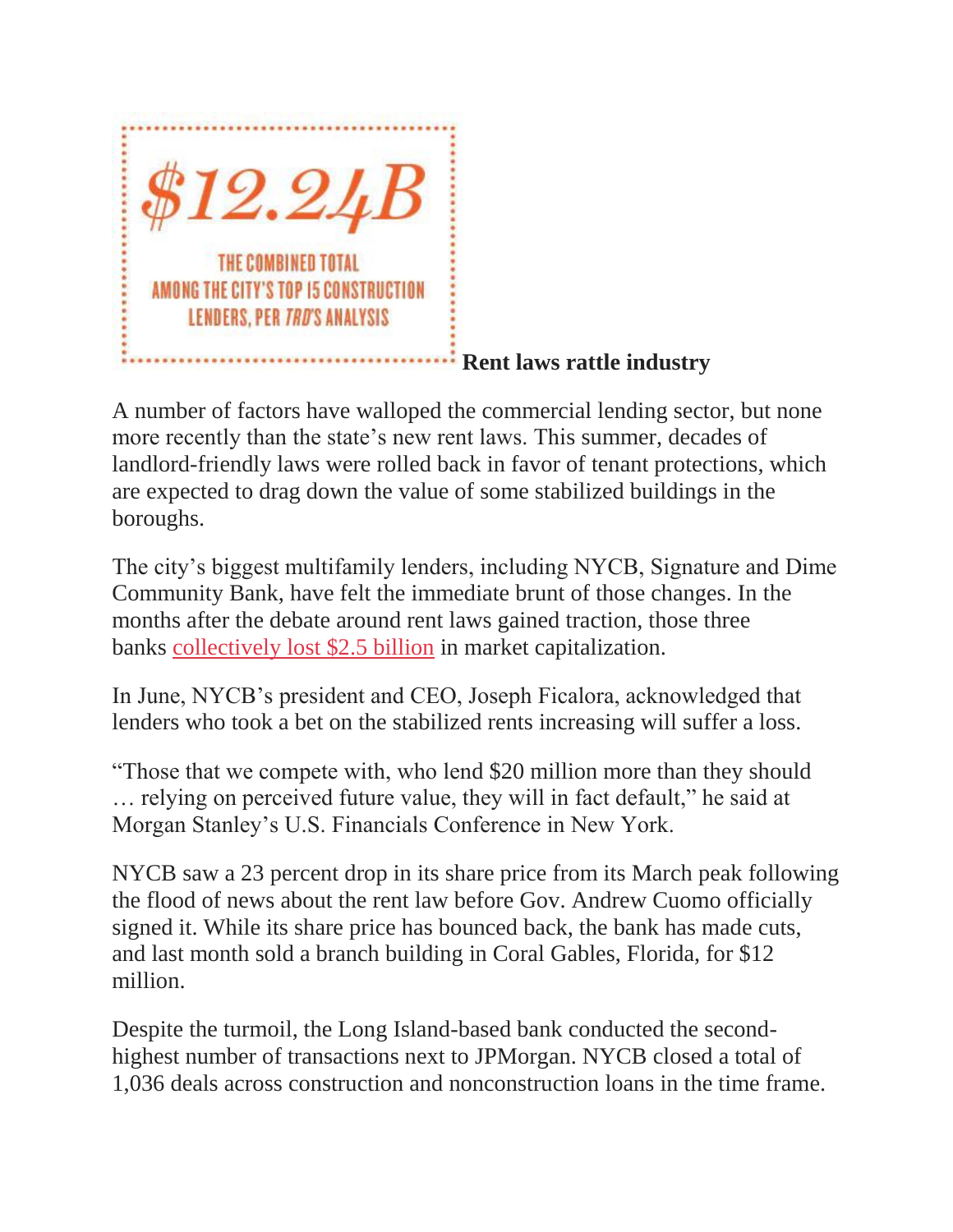For one of its largest loans, the community bank partnered with Morgan Stanley to provide a \$900 million loan for the Starrett-Lehigh Building at 601 West 26th Street, which is being redeveloped by RXR Realty to include a new entrance, retail space and food hall.

NYCB did not respond to requests for comment.

#### **Oversupply, and less demand**

Across the lending spectrum, a glut of debt in the market has also forced downward pressure on loan prices. Borrowers with more lending options are easily sold on lower price points and lower interest rates.

"We have seen interest margins decline 20 to 25 basis points over the last 90 to 120 days," said Craig Bender, head of U.S. real estate at ING Financial Services.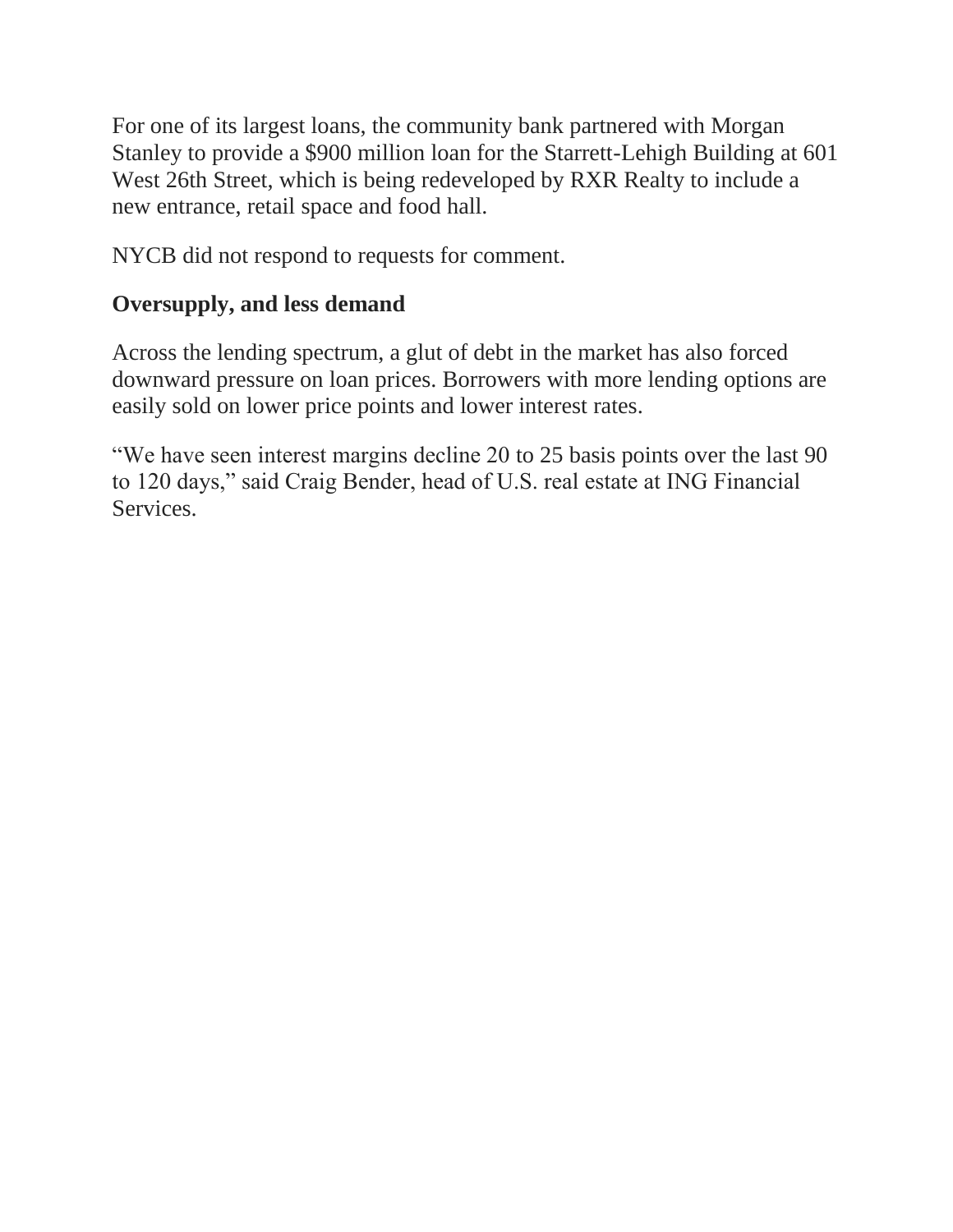## **NYC'S TOP 15 NONCONSTRUCTION LENDERS**

| <b>RANK</b>    | <b>FIRM</b>                              | <b>TOTAL DOLLAR</b><br><b>VOLUME</b> | <b>TOTAL NUMBER</b><br><b>OF LOANS</b> |
|----------------|------------------------------------------|--------------------------------------|----------------------------------------|
| 1              | <b>Wells Fargo</b>                       | \$6.9B                               | 482                                    |
| $\overline{2}$ | <b>JPMorgan Chase</b>                    | \$6.79B                              | 1,032                                  |
| 3              | <b>Deutsche Bank</b>                     | \$6.19B                              | 61                                     |
| 4              | <b>New York Community</b><br><b>Bank</b> | \$4.91B                              | 681                                    |
| 5              | <b>Signature Bank</b>                    | \$3.28B                              | n/a                                    |
| 6              | <b>Goldman Sachs</b>                     | \$3.26B                              | 74                                     |
| 7              | <b>Bank of America</b>                   | \$3B                                 | 115                                    |
| 8              | <b>Morgan Stanley</b>                    | \$2.01B                              | 45                                     |
| 9              | <b>M&amp;T Bank</b>                      | \$1.98B                              | 106                                    |
| 10             | <b>Capital One Bank</b>                  | \$1.9B                               | 201                                    |
| 11             | <b>Bank of China</b>                     | \$1.68B                              | 6                                      |
| 12             | <b>First Republic Bank</b>               | \$1.56B                              | 261                                    |
| 13             | <b>Citibank</b>                          | \$1.48B                              | 171                                    |
| 14             | <b>TD Bank</b>                           | \$1.25B                              | 196                                    |
| 15             | <b>Blackstone Group</b>                  | \$1.18B                              | 5                                      |

SOURCE: A TRD analysis of commercial mortgages filed with the city's Department of Finance between July 2018 and June 2019. Nonconstruction debt includes refinancing and acquisition mortgages, as well as bridge loans. Cons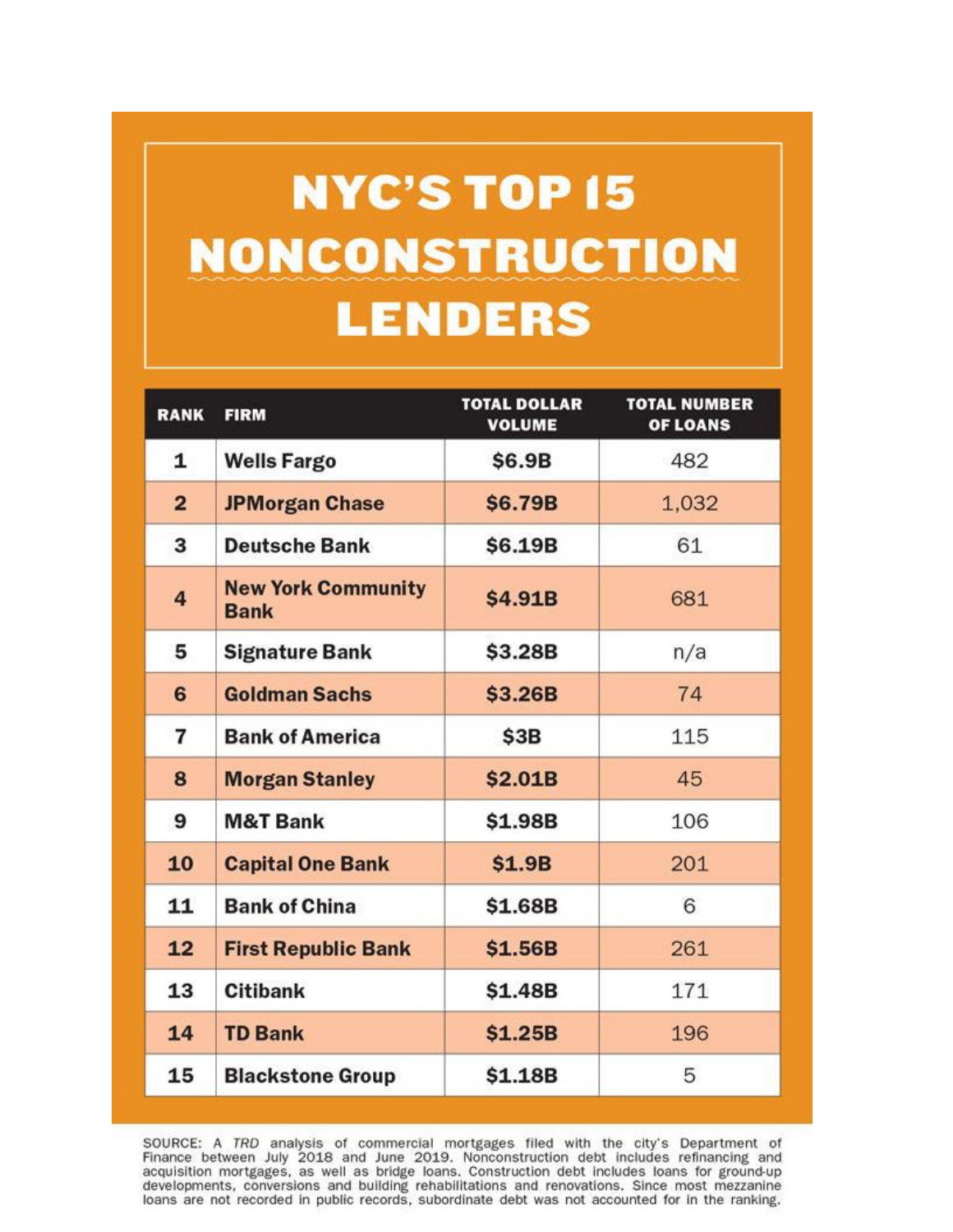In one price-war episode last November, Deutsche Bank outmaneuvered JPMorgan to provide a \$750 million loan for One Wall Street, the 50-story tower being redeveloped by Harry Macklowe's eponymous firm. JPMorgan had been in negotiations for more than a year to provide an \$850 million loan, but sources told *TRD* at the time that Deutsche offered a lower interest rate, at around 5 percent.

Representatives for Deutsche and JPMorgan declined to comment.

Deutsche's bid also trumped an effort by Singapore's GIC sovereign wealth fund, which had offered a "high-leverage option," according to Appel, who represented Macklowe in the deal.

The German financial giant's real estate lending has remained steadfast as internal struggles have persisted over the past year. In July, Deutsche said it would cut 18,000 jobs and shutter its investment banking arm's equity sales and trading divisions as it sought to cut costs. It has posted losses in four of the past five years, and record losses are expected for 2019.

But the bank has been sure to remind New York developers that its real estate lending division — considered a cash cow for the bank — is [here to stay.](https://therealdeal.com/national/2019/07/09/have-no-fear-debt-brokers-say-deutsche-bank-quelled-concerns-about-real-estate-lending/) In addition to One Wall Street, Deutsche also led a massive loan to Silverstein Properties, an \$800 million transaction for the American Broadcasting Company's headquarters.

Other lenders facing internal struggles have also maintained lending volumes. Bank OZK, the Little Rock, Arkansas-based community bank, has been dogged by [executive departures](https://therealdeal.com/issues_articles/why-nycs-most-important-construction-lender-may-be-on-shaky-ground/) and complaints of sexual misconduct, as *TRD* reported in last month's cover story. Despite this, the lender's loan volume remained among the largest in New York, and it ranked as the thirdlargest construction lender.

While low price points have given borrowers a leg up to secure cheap debt, those developing residential condominiums have run into a different issue: An oversupply of condos is dogging sales figures. Without sales capital, some developers have made missteps in attempting to complete their projects.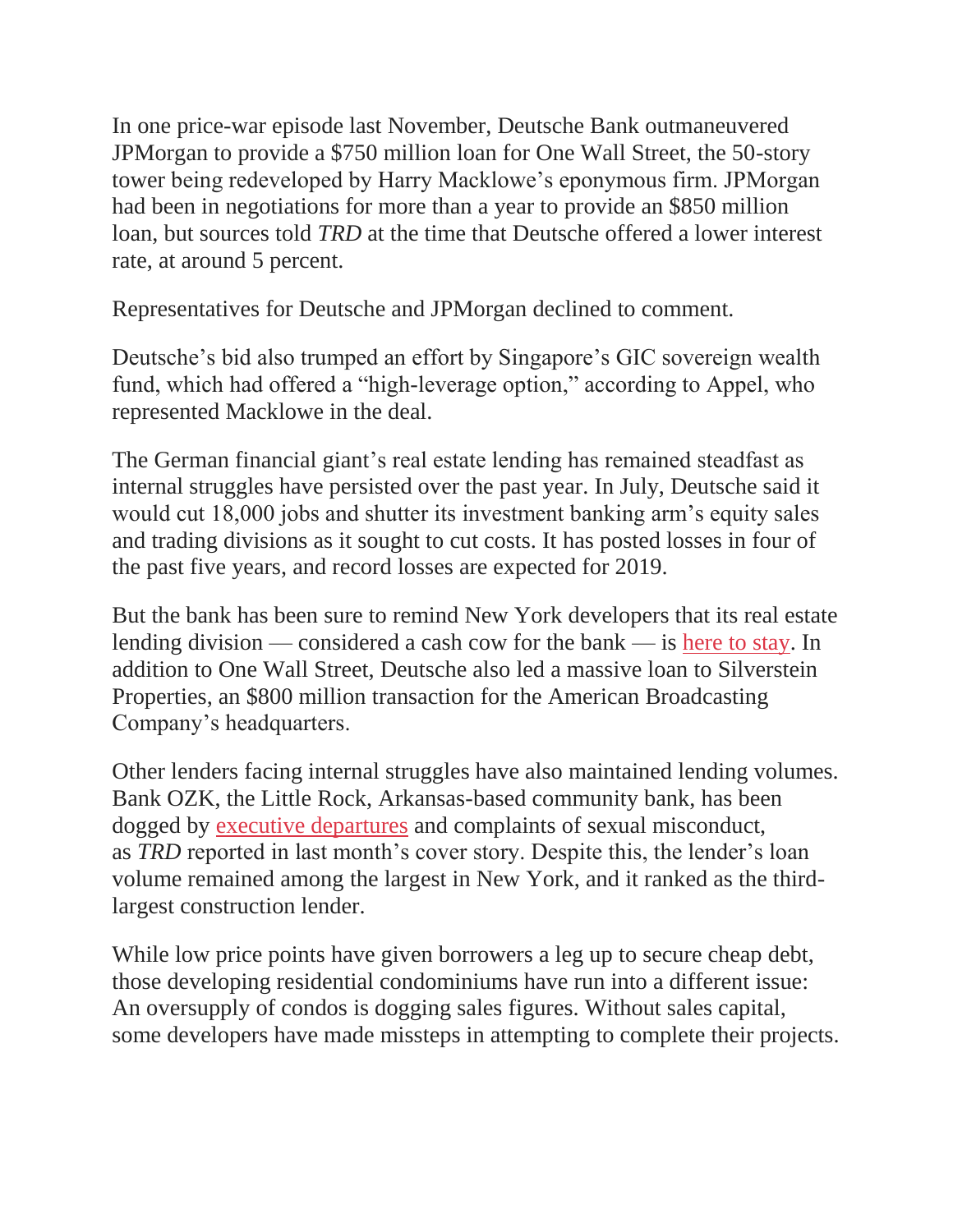

At 125 Greenwich Street — which got started in 2014, during the height of the market — the luxury tower remains incomplete. Crawling sales have forced the project's sponsors into default, and two [foreclosure](https://therealdeal.com/2019/07/02/senior-lender-files-to-foreclose-on-125-greenwich/)  [proceedings](https://therealdeal.com/2019/07/02/senior-lender-files-to-foreclose-on-125-greenwich/) are pending at the building. Construction crews were owed as much as \$40 million at the site in May, and in July, United Overseas Bank sold its \$195 million senior loan at the project to a BH3 Capital, a Florida firm with a reputation for taking over projects.

Farther north at 45 Park Place, a 43-story luxury residential tower, developer Soho Properties has been unable to refinance the project since the start of the year. Led by Sharif El-Gamal, the developer was in negotiations with Madison Realty Capital for a \$170 million loan, but those talks fell apart, according to a person familiar with the matter. The developer also landed in [hot water](https://therealdeal.com/2019/04/30/behind-a-10m-construction-showdown-at-sharif-el-gamals-45-park/) after contractors at the site went unpaid for almost a year and were owed \$10 million.

Madison Realty Capital declined to comment. Soho Properties did not respond to requests for comment.

#### **The co-working complex**

Another factor that has forced change in lending conventions is co-working, the hottest trend in commercial real estate.

Some lenders have watched their exposure to the fast-growing industry, particularly WeWork, skyrocket. And though WeWork's business model has yet to be tested in a U.S. economic downturn, many lenders are taking on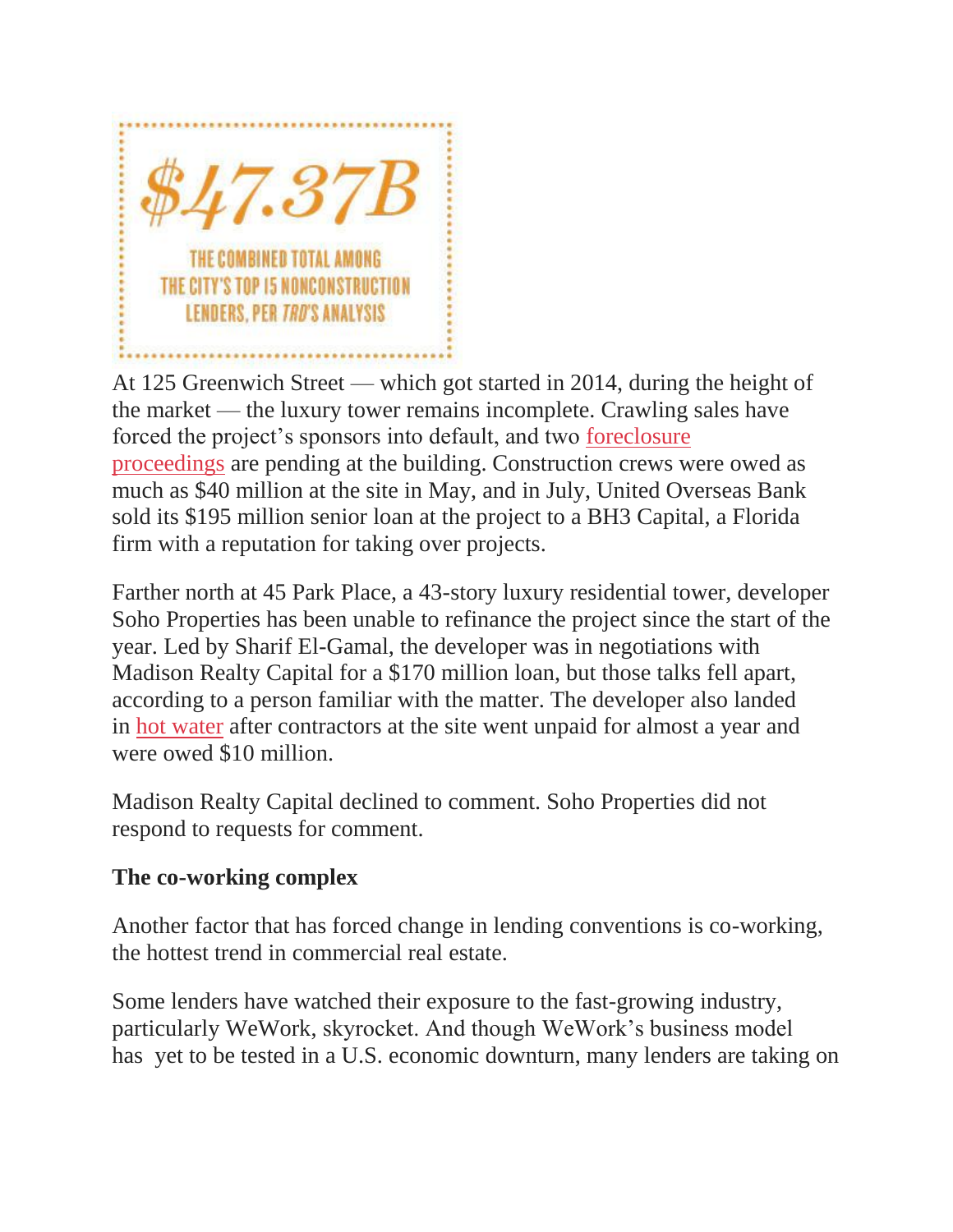more risk by issuing loans to buildings with a high occupancy rate of coworking tenants.

Last September, Citi Real Estate Finance issued \$480 million in debt to Kushner Companies, RFR Holding and LIVWRK to refinance another loan provided by the bank for the five-building Dumbo Heights complex. One of those buildings, 81 Prospect Street, is wholly occupied by WeWork.

And in June, Bank of America provided a \$74 million loan to landlord Walter & Samuels for 214 West 29th Street, a 125,000-square-foot building where WeWork occupies 80 percent of the space.

These occupancy rates are far north of what some traditional lenders are prepared to become involved in. Wells Fargo, which has provided loans to multiple buildings that are occupied by WeWork, will typically refuse to provide loans to buildings with more than 20 percent occupancy by flexible office space firms, according to Myers.

"Generally speaking, we have tried to limit our exposure to co-working and noncredit tenants," said Myers, the bank's head of commercial real estate. "But it's going to be building-specific, market-specific and borrowerspecific. There's a lot to the equation."

#### **A cautionary tale**

After Natixis withdrew from lending to two hallmark Manhattan towers, multiple industry players who spoke to *TRD* said the pullback either indicated that the bank was showing signs of internal trouble or that the volatile local market conditions were having an effect.

After all, they said, a lender's ability to provide loans is key to attracting future deals.

"The ability to craft a deal that a lender and borrower can close on is so paramount of all the reputations involved," said George Doerre, a vice president in M&T Bank's commercial real estate division.